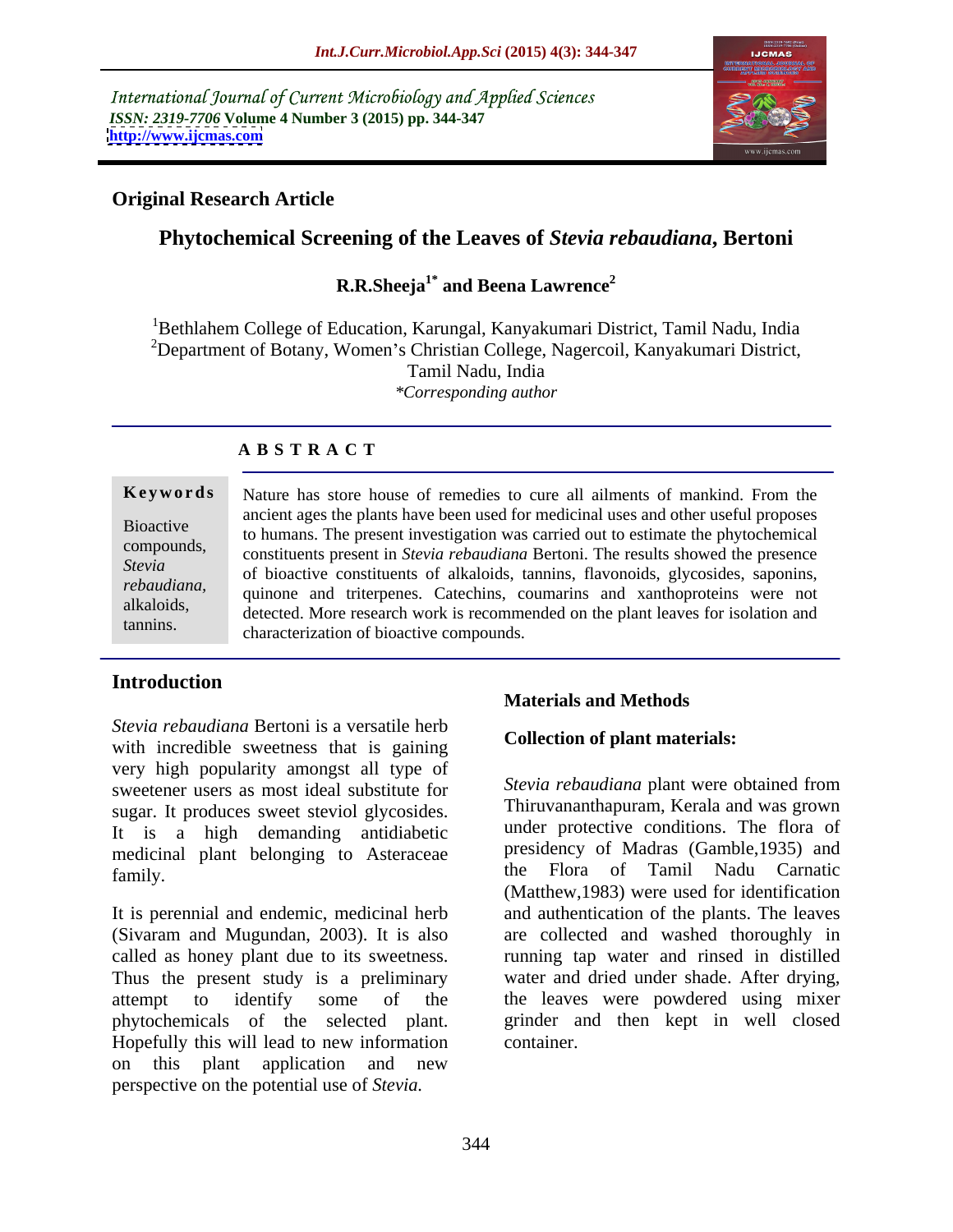This powder was extracted in the soxhlet evaporated to dryness. The residue was using ethanol and ethyl acetate and subjected to qualitative phytochemical and chloroform. screening for the identification of various chemical constituents using the method The solution was transferred into a dry test described by Trease and Evans (1987) and tube and concentrated sulphuric acid was by Harbone (1973). The plant extract were screened for the presence of secondary metabolites such as alkaloids, flavonoids, green or violet coloration denoted the tannins, saponins, triterpenes, glycosides, catechin, coumarin, quinone and

**Test for tannins:** About 0.5g of the dried power was boiled in 20 ml of water in a test tube and then filtered. A few drops of  $0.1\%$  Appearance of red or orange red colour ferric chloride was added and was observed for brownish green or a blue black coloration. Test for Catechin

**Test for alkaloids**: One milliliter of aqueous extract was stirred and placed in 1% aqueous hydrochloric acid on a stream bath. Then, 1 ml of the filtrate was treated with Dragendorff's and Mayer's reagent. Turbidity or precipitation with this reagent Test for Coumarin was considered as evidence for the presence

**Test for glycosides**: 0.5g extract of sample was dissolved in 1 ml water and then aqueous sodium hydroxide was added. Formation of yellow color indicated the Test for Quinone presence of glycosides.

**Test for saponins**: 0.5 g extract were drops of concentrated sulphuric acid or dissolved in 10ml of distilled water in a test aqueous sodium hydroxide solution. Colour tube was stopperred with a cork and shaken formation indicates the presence of quinone vigorously for about 30 seconds. The test tube was allowed to stand in a vertical<br>
position and observed over a 30 minutes **Test for Xanthoprotein** position and observed over a30 minutes period of time. If a honey comb froth above the surface of liquid persists after 30 To the test solution, a few drops of minutes the sample is suspected to contain minutes the sample is suspected to contain saponin. ammonia were added. Appearance of a red

**Preparation of phytochemical extracts Test for triterpenes**: Ten milliliter aqueous extract was placed in a small beaker and dissolved in 0.5 ml each of acetic anhydrine and chloroform.

> added. Brownish red or violet rings at the zone of the contact with the supernatant and presence of sterols and triterpenes

xanthoprotein. **Test for Flavonoid (Shindo s test):** To the test solution, a few magnesium turnings and a few drops of concentrated hydrochloric acid were added and boiled for five minutes. Appearance of red or orange red colour indicates the presence of flavonoids.

# **Test for Catechin**

To the test solution, a few drops of Echrlich reagent and concentrated hydrochloric acid were added. Appearance of pink colour indicates the presence of catechin.

# **Test for Coumarin**

of alkaloids. To 2 ml of the test solution, a few drops of alcoholic sodium hydroxide were added. Appearance of yellow colour indicates the presence of coumarin.

# **Test for Quinone**

The test solution was treated with a few compound.

# **Test for Xanthoprotein**

To the test solution, a few drops of concentrated nitric acid and few ml of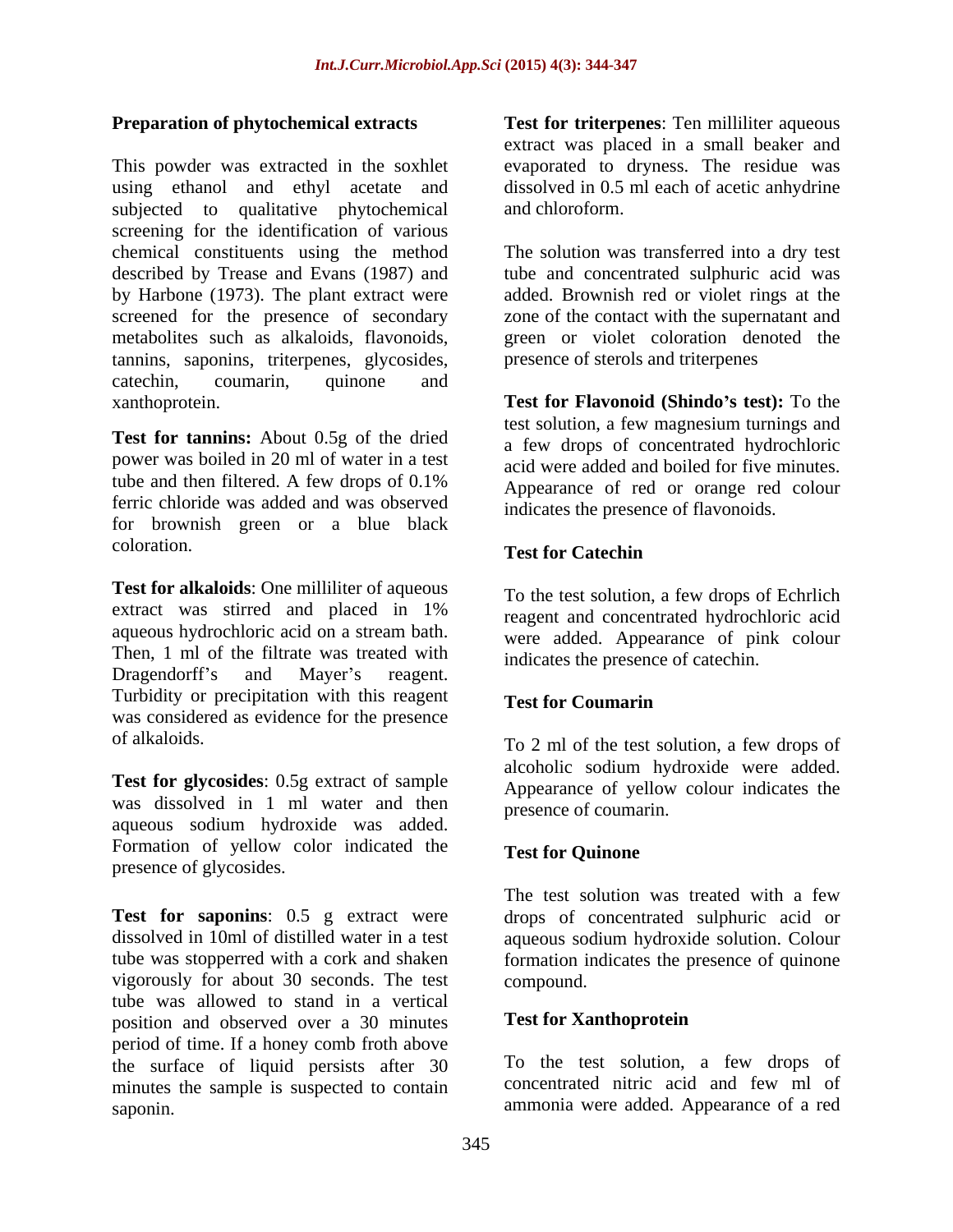precipitate indicates the presence of coumarins, saponins and xanthoproteins

the leaf extract revealed the presence of alkaloids, tannins flavonoids, glycosides, saponins, quinone and triterpenes (Table 1 and 2). The most abundant compounds in the ethanol leaf extract were the glycosides. higher amounts but lesser than glycosides. Flavonoids and glycosides were seen in moderate levels, and triterpenes and saponins were seen in least amounts. The test for catechins, coumarins, quinones and 1993). The presence of these<br>xanthoproteins showed negative result. by phytochemicals in the investigated xanthoproteins showed negative result.

In the ethyl acetate leaf extract the most abundant compounds were the glycosides and tannins. Alkaloids and flavonoids, were also seen in higher amounts but lesser than glycosides. Flavonoids and triterpenoids were seen in moderate levels, and quinine is

xanthoprotein. showed negative result. The presence of **Result and Discussion** the plant might be of industrial and The preliminary phytochemical analysis of that the compounds possess remarkable these secondary metabolites suggests that medicinal importance. Several reports say antitumor, antidiabetic and antioxidant activity (Gupta and Sharma, 2006; Kaur and Kaopoor, 2002 and Ray and Hussan, 2002).

Alkaloids and tannins, were also seen in quite a number of chemical constituents, precipite indicates the presence of coumaring, saponins and xanthoproteins.<br>
stamulanportonics, these secondary metabolites suggests that<br>
The presence of the parameterins of the parameterins are secondary metabolites sugg These results give a picture that the plant has which may be responsible for the many pharmacological actions. They were known to show medicinal activity as well as exhibiting physiological activity (Sofowara, 1993). The presence of these phytochemicals in the investigated medicinal plant would be responsible for the antimicrobial activity of the plant too. This finding supports the traditional knowledge in selecting the most active medicinal plants to use in traditional medicine practices in the future. Further work is needed to isolate active principle from the plant and to carry out pharmaceutical studies.

**Table.1** Phytochemical constituents of *Stevia rebaudiana* leaf with ethanol extract

| Phytochemical  | Results*                 |
|----------------|--------------------------|
| constituents   |                          |
| Alkaloids      | $+++$                    |
| Flavonoids     | $++$                     |
| Tannins        | $+++$                    |
| Glycosides     | $+++$                    |
| Catechin       |                          |
| Coumarins      |                          |
| Saponins       |                          |
| Quinone        | $\sim$                   |
| Triterpenes    | $++$                     |
| Xanthoproteins | $\overline{\phantom{0}}$ |